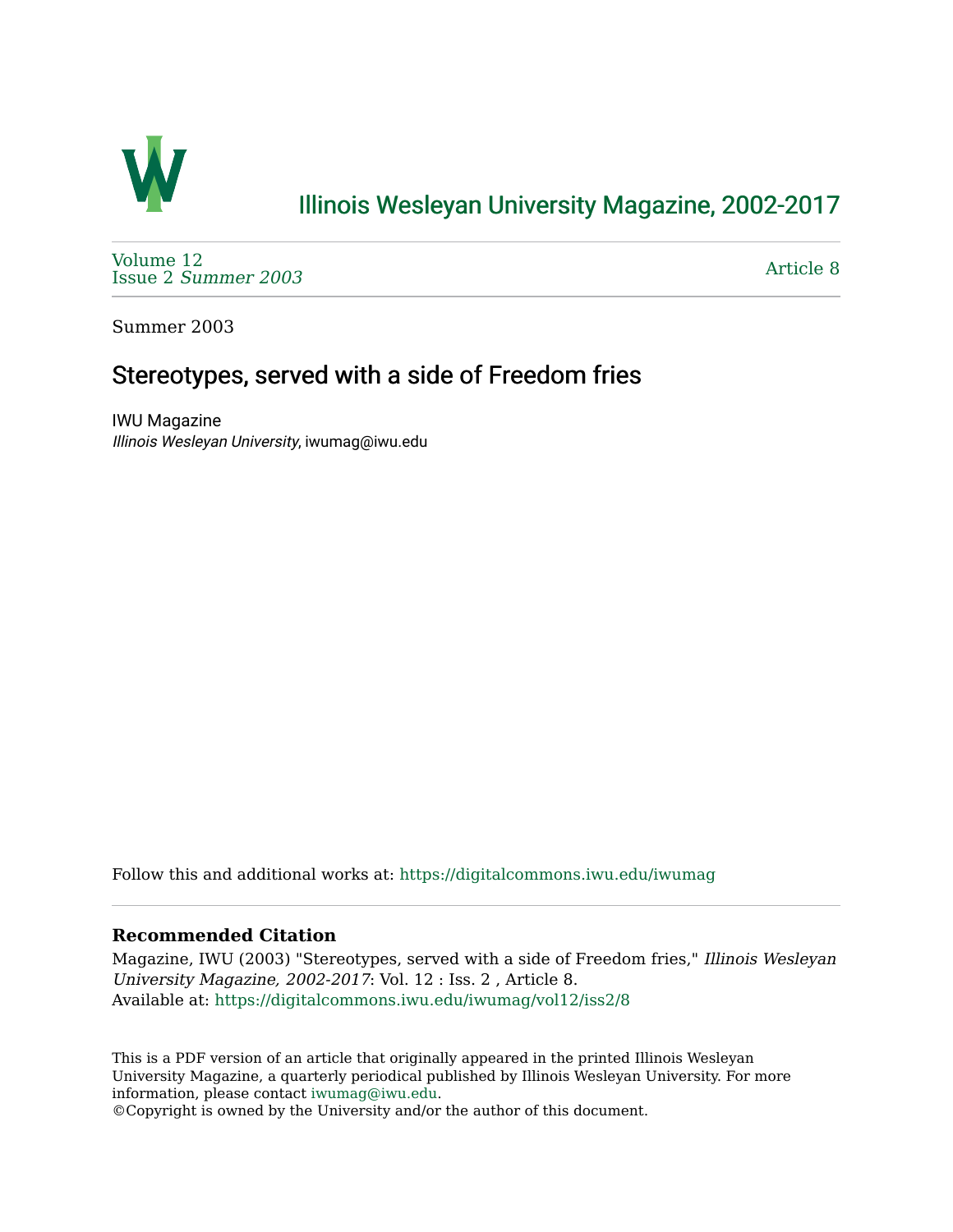## Stereotypes, served with a side of Freedom fries

**The latest round of American animosity toward the French is part of a long, love–hate relationship between the two nations, writes Assistant Professor of French Scott Sheridan.**

The image of France and French culture in the U.S. is definitely one of the most complex examples of national stereotyping that exists today. Dating back several centuries, the notion of the French mystique has evolved steadily in the U.S. after World War II, and the recent barrage of Frenchbashing Francophobia — culminating in American Congressional cafeterias changing the name of "*French* fries" and "*French* toast" to "*Freedom* fries" and "*Freedom* toast" last March in the advent of the Iraqi War — is nothing new.

Concerning the ongoing "love/hate" relationship that Americans have toward the French, the often-cited 1865 quote of Alexis de Tocqueville comes to mind: "The French are at once the most brilliant and the most dangerous of all European nations, and the best qualified to become, in the eyes of other peoples, an object of admiration, of hatred, of compassion, or alarm — never of indifference." This view of



Since joining Illinois Wesleyan's faculty in 1998, Assistant Professor of French Scott Sheridan has offered courses in French language, as well as courses in Humanities, International Studies, Literature and Culture, and Gateway Colloquium. In spring 2004 he will offer a beginning Italian 101 language course for the first time at IWU.

France *à l'extrême* is seen in the dichotomies presented in common stereotypes: while French civilization may be exalted as the ultimate example of Western culture, others view this perceived sophistication as snobbery; where sexual daring can be considered playful, some claim the French to be the original "Eurotrash." France may be synonymous with food, art, beauty, and sex, but it is no coincidence that French words and expressions nearly always carry negative connotations of impropriety. Yes, we may use the adjective French as a desirable marker, from French twist and French roast to French vanilla, but let's not forget about the infamous French kiss. And sure, we may say "C'est la vie," "savoir-faire," and "je-ne-sais-quoi," but we also say "risqué," "rendez-vous," and — please pardon my French — "ménage-à-trois."

As a French educator, these stereotypes are a phenomenon that I must deal with, both in and out of the classroom, since these trends greatly affect students' perceptions of learning the French language, as well as their responsiveness to French and Francophone cultures. Not only is understanding American public opinion toward the French key in deciphering its effect on enrollment patterns, but a certain amount of objectivity is required in order to put the current "difference of opinion" between the U.S. and France into perspective.

In my opinion, France and the U.S. have a rapport based on mutual jealousy and resentment. Whereas the United States may be jealous of France's continuing hold over the Western World with its "glorious past," many Americans also resent the French insistence that it still play a